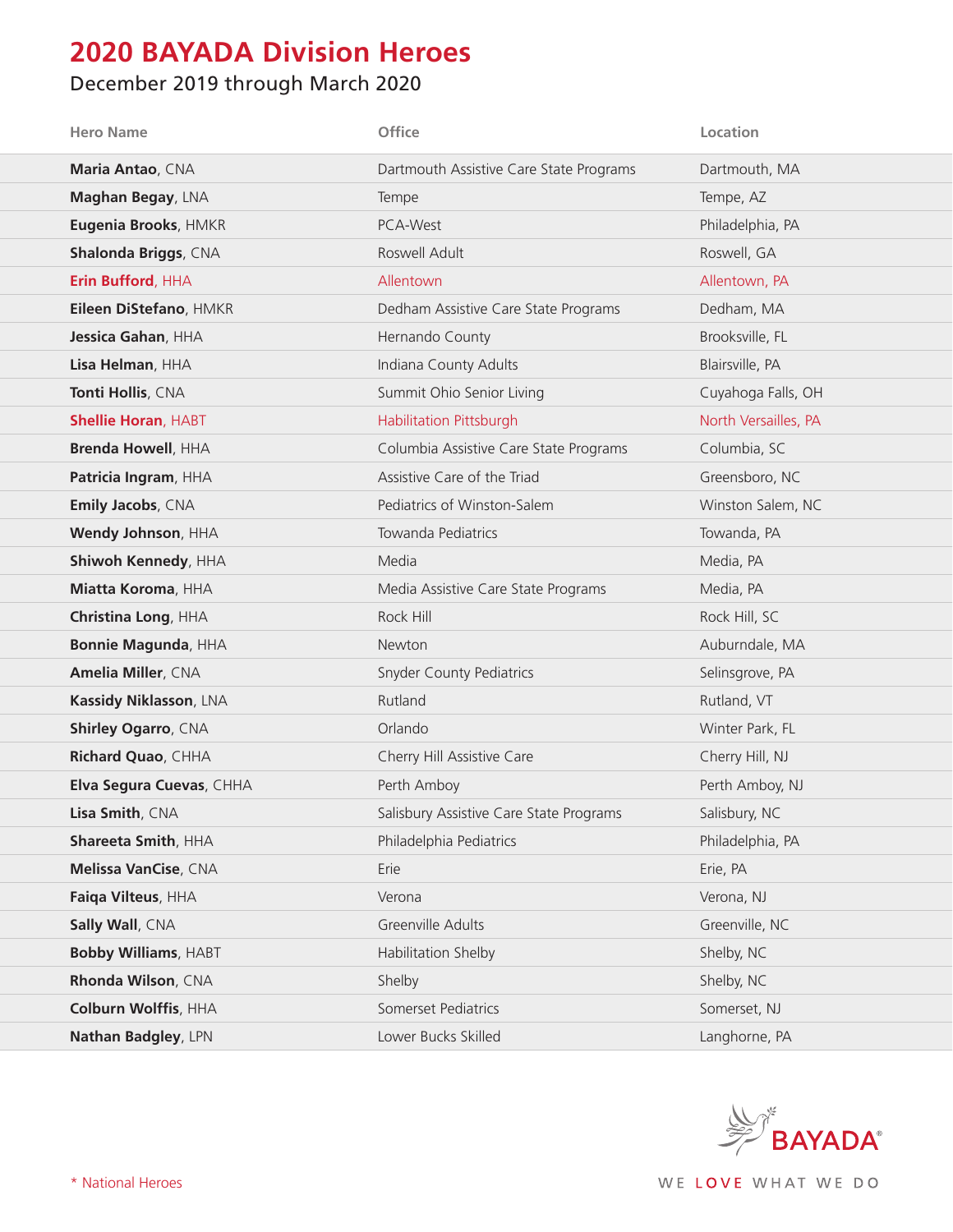| <b>Hero Name</b>              | Office                                   | Location           |
|-------------------------------|------------------------------------------|--------------------|
| Valerie Barna, LPN            | Luzerne County Pediatrics                | Wilkes Barre, PA   |
| Dawn Basallote, LPN           | <b>Voorhees Pediatric Services</b>       | Voorhees, NJ       |
| Megan Chester, LPN            | Hendersonville                           | Hendersonville, NC |
| Kiana Elston, LPN             | Delaware Pediatrics South                | Milford, DE        |
| <b>Stacee Hodges, LPN</b>     | <b>Hickory Pediatrics</b>                | Hickory, NC        |
| Calista Jennings, LPN         | Winston-Salem Adult Nursing              | Winston Salem, NC  |
| Miriam Marah, LPN             | Somerset Pediatrics                      | Somerset, NJ       |
| Jason Marshall, LPN           | Hickory Adult Skilled                    | Hickory, NC        |
| Amanda Obia, LPN              | Tampa                                    | Tampa, FL          |
| <b>Corkisha Pittman, LPN</b>  | <b>Delaware County Pediatrics</b>        | Broomall, PA       |
| Donna Rassulo, LPN            | <b>Boston Skilled Nursing</b>            | Foxboro, MA        |
| <b>Melinda Roberts, LPN</b>   | Indianapolis Pediatrics                  | Indianapolis, IN   |
| <b>Christina Salinas, LPN</b> | Tucson Skilled                           | Tucson, AZ         |
| Terry Stavoli, LPN            | <b>Atlantic City</b>                     | Linwood, NJ        |
| David Weaver, LPN             | Downingtown Adult Nursing                | Downingtown, PA    |
| Robyn Barrie, RN              | Raleigh Visits                           | Raleigh, NC        |
| Darlene Boose, RN             | Pennsylvania Media Hospice               | Media, PA          |
| Pamala Chamberlain, RN        | Pediatric Cherry Hill                    | Cherry Hill, NJ    |
| <b>Steven Cooper, RN</b>      | Upstate Skilled                          | Greenvillle, SC    |
| <b>Cynthia Elliott, RN</b>    | <b>Willowgrove Pediatrics</b>            | Willowgrove, PA    |
| Tina Emery, RN                | Pittsburgh Pediatrics                    | Monroeville, PA    |
| Amanda Evans, RN              | Asheville Skilled Nursing and Pediatrics | Asheville, NC      |
| Daisy Gonzalez, RN            | <b>Denver Visits</b>                     | Denver, CO         |
| Lisa Gurkin-Lines, RN         | <b>Greenville Pediatrics</b>             | Greenville, NC     |
| <b>Candice Hubbard, RN</b>    | Delaware Pediatrics South                | Milford, DE        |
| <b>Matthew Gliem, RN</b>      | Lehigh Valley Home Health                | Allentown, PA      |
| Karen Leatherman, RN          | Gastonia                                 | Gastonia, NC       |
| Nicole Mitchell, RN           | Baltimore Southwest Senior Living        | Glen Burnie, MD    |
| Mary Petty, RN                | New Hampshire Skilled                    | Manchester, NH     |
| Deborah Salazar, RN           | Morris County Adult Nursing              | Morristown, NJ     |
| Sheila Underwood, RN          | Raleigh Durham Senior Living             | Raleigh, NC        |
| Sara Vergis, RN               | Jamison Adult Nursing                    | Jamison, PA        |
| Gayle Ward, RN                | Sierra Vista Visits                      | Sierra Vista, AZ   |
| <b>Athena Williams, RN</b>    | Senior Living BAYADA at Inspira          | Woodbury, NJ       |
| Rachel Bonanno, PT            | Ocean County Senior Living               | Whiting, NJ        |